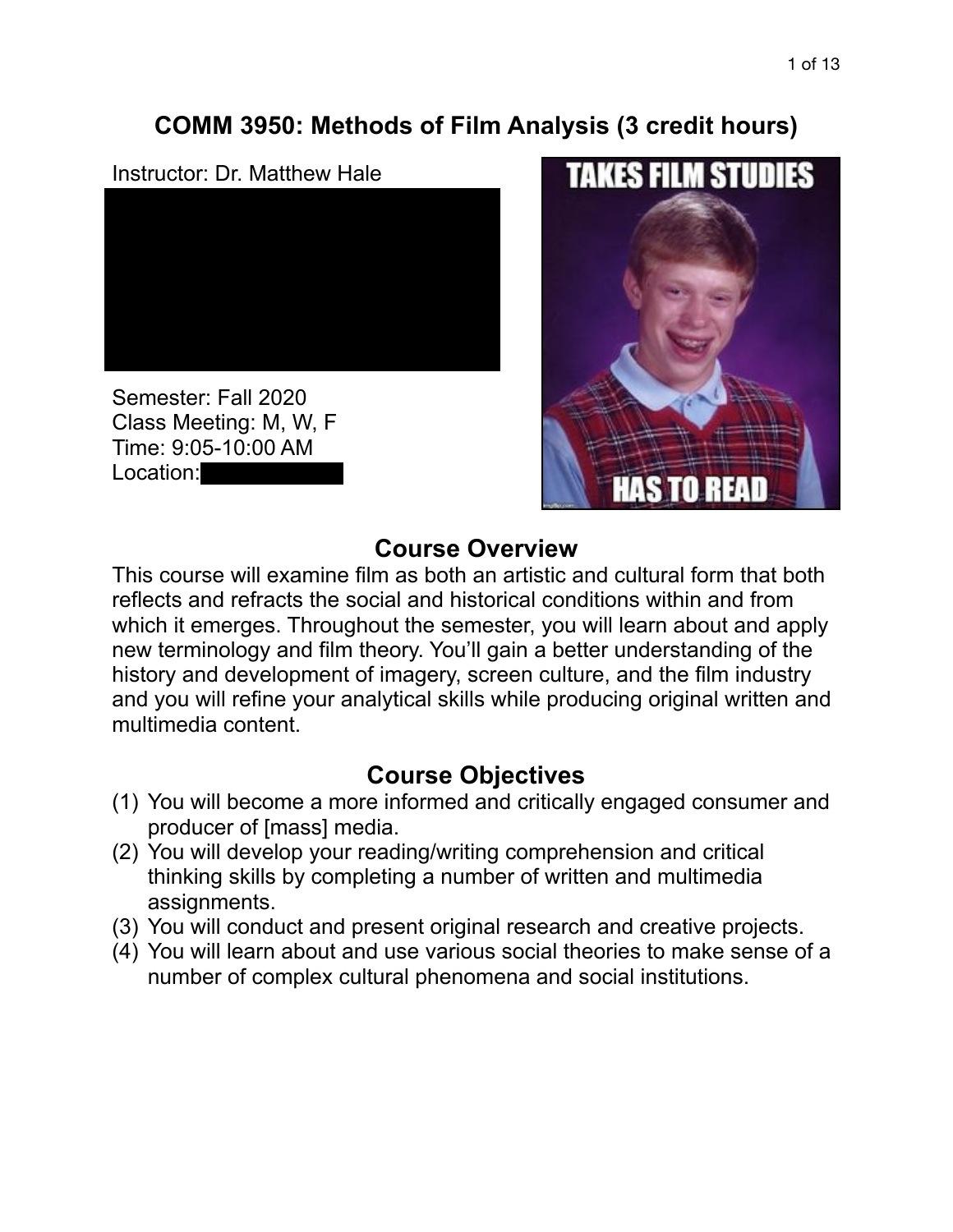### **\*\*\*Required Texts/Materials\*\*\***

**Texts:** All readings for this course will be provided for free via D2L.

**Production Technologies:** You will need a camera (anything from a smartphone or GoPro to a DSLR or prosumer camcorder) and you will need access to basic editing software (our Dept. has Final Pro X and Adobe Premiere Pro, but you can just as easily get by with iMovie or any number of free editing platforms). Basically, you need a phone and some sort of computer. If you do not have or have access to these devices, contact me ASAP.

**Films:** Students will be required to watch a number of feature films. Many of these can be viewed or rented as part of the available content on a number of online streaming subscription services such as Netflix, Amazon Prime, Disney+ and Hulu. Students can make arrangements to get access to the required films via the Felix G. Woodward Library, the Montgomery Public Library**,** or via Dr. Hale. Please contact me if you have any issues getting access to films that are required for viewing outside of/before class.

## **Course Material Expenses!!!!! [3 options]**

*\*Approx. expenses = \$60 (max for films, if you rent each online)* 

*\*\*Approx. expenses = \$40* (rentals + Netflix monthly fee)

*\*\*\*Approx. expenses = \$0 if you use the Woodward Library and/or local library/arrange screenings with me!! < I would prefer you do this.*

# **Course and University Policies**

**Participation:** You must participate in class discussions. This means being in class (and conscious…both literally and intellectually) and on time, having completed the assigned readings/screenings before class.

**Disability Access:** Any student who has a disability that may affect his/her academic performance is encouraged to make an appointment with me to discuss this matter, or you may contact Disability Services; Telephone 221-6230; TTY 221-6278; Fax 221-7102.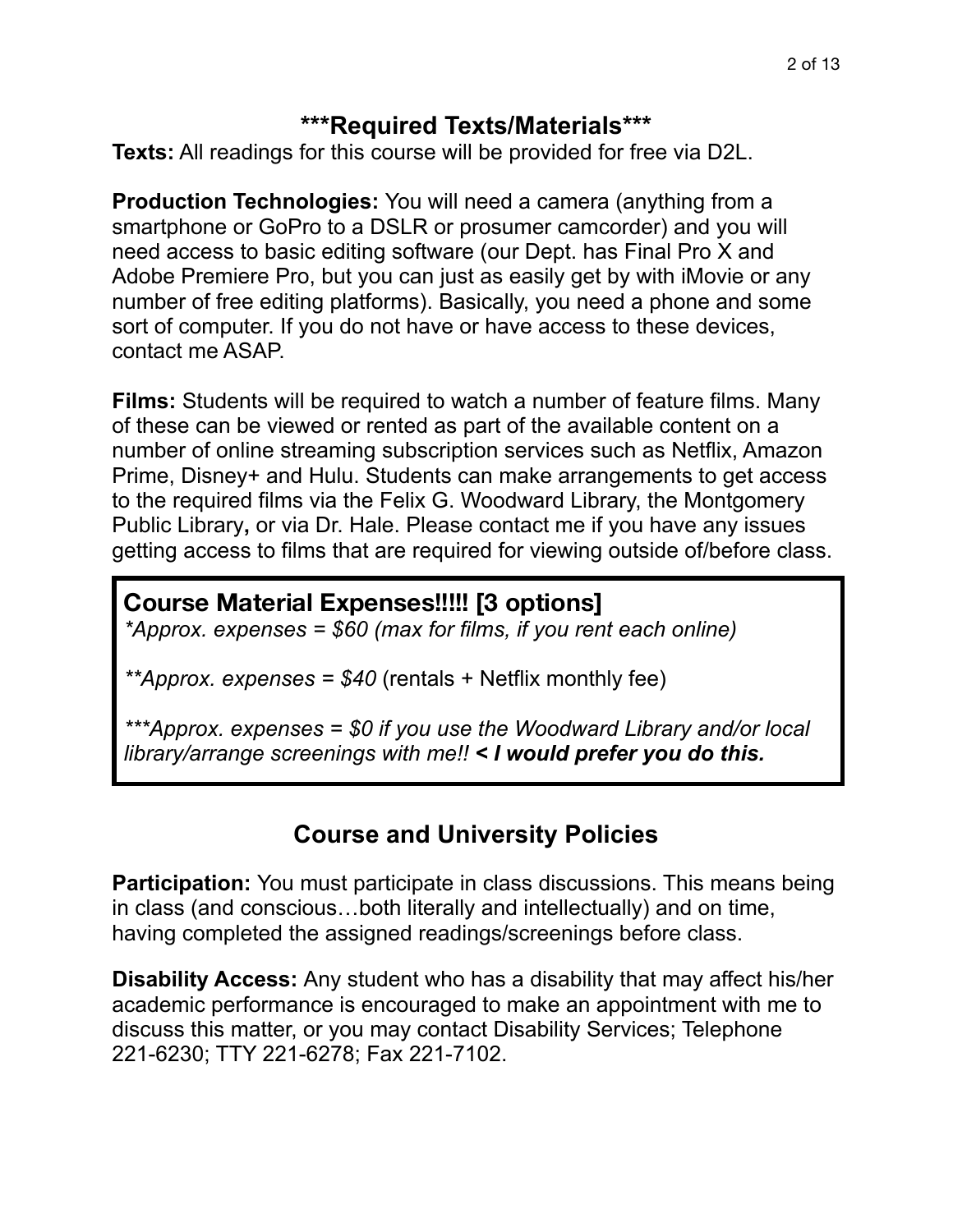**Official Communication:** AP Mail is the official means of communication at APSU. Correspondence between the university and students will be sent to the students' APSU Mail account; other email accounts will not be utilized. Students are encouraged to check their AP Mail account on a regular basis.

**Academic Dishonesty:** The Austin Peay State University Student Handbook states: Academic dishonesty may be defined as any act of dishonesty in academic work. This includes, but is not limited to, plagiarism, the changing or falsifying of any academic documents or materials, cheating and giving or receiving of unauthorized aid in tests, examinations or other assigned work. Students guilty of academic misconduct, either directly or indirectly through participation or assistance, are immediately responsible to the instructor of the class. Penalties for academic misconduct will vary with the seriousness of the offense and may include, but are not limited to, a grade of "F" on the work in question, a grade of "F" in the course, reprimand, probation, suspension and expulsion.

**Academic And Classroom Misconduct:** Students are expected to conduct themselves appropriately at all times. Academic and classroom misconduct will not be tolerated. Students must read the "Code of Student Conduct" in the new [Student Handbook](https://www.apsu.edu/handbook/index.php) for an understanding of what will be expected of them within the academic setting. [Policy 3:005](https://www.apsu.edu/policy/3s_student_policies/3005-student-academic-misconduct.php) will be followed in reporting any suspected cases of academic misconduct:

**Professionalism and Respect:** You are expected to behave professionally in your contributions to discussions, feedback given to your peers, interactions with the instructor, and, of course, in the work you do for class assignments. Discourteous, threatening, or harassing behavior will not be tolerated. Respect works both ways. I do my best to be courteous and fair in all situations and at all times. If you ever feel that you are being treated otherwise by anyone (including me), please contact me.

**Policy on Minors**: Minors accompanying staff, faculty, students, or visitors on campus are not permitted in classrooms. However, affiliated minors may utilize classrooms designated for use by a program approved by the university in which they are a participant.

**Service Animals:** Consult **[Policy 3:007 Animals on Campus](https://www.apsu.edu/policy/3s_student_policies/3007-animals-on-campus.php)** for appropriate situations allowing service animals in the classroom.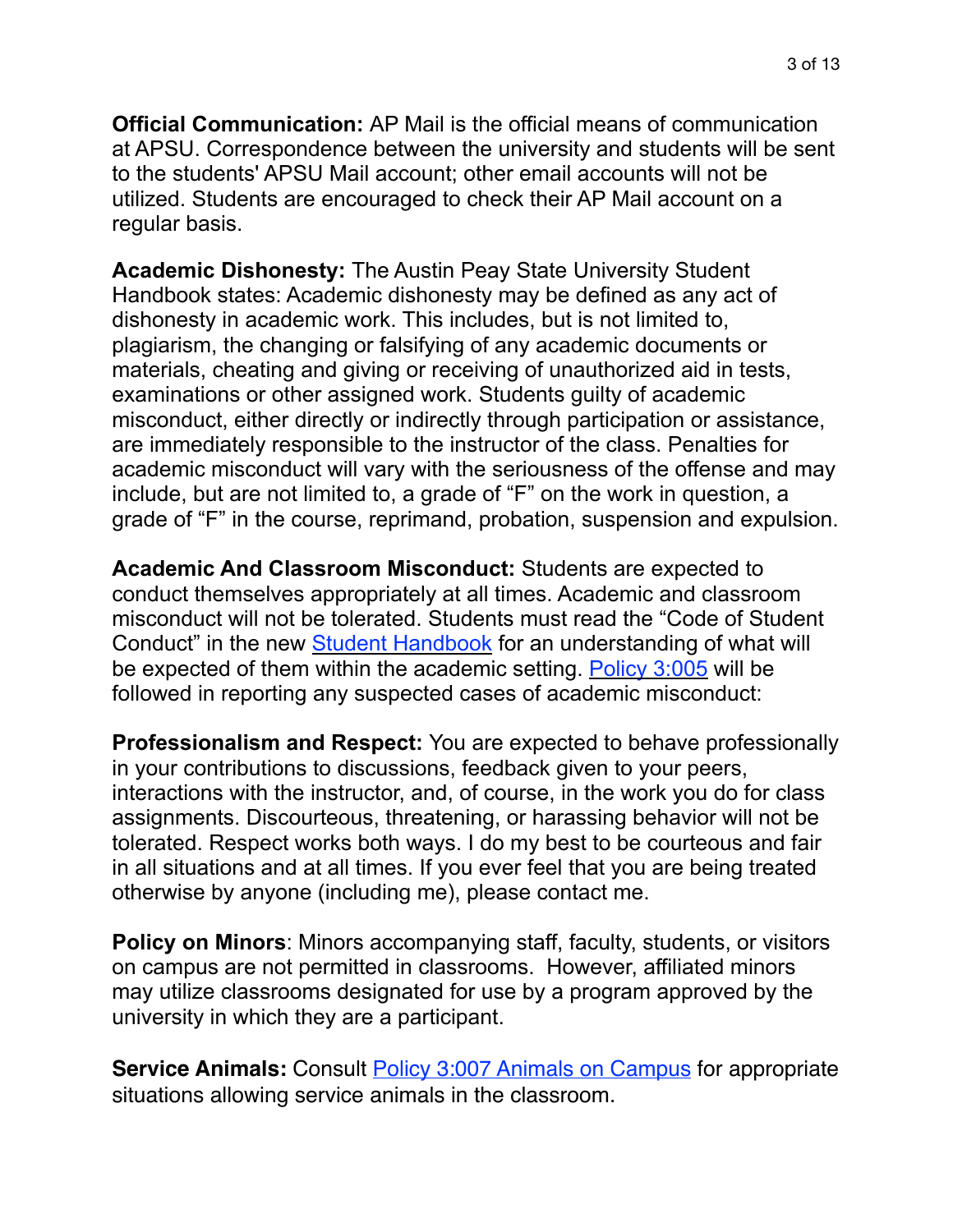**Student Complaints and Appeals Procedure:** Discuss your concerns with your faculty member or contact the department chair if you need assistance in resolving an issue. APSU has a variety of policies and procedures for students to file a complaint, appeal, or grievance. Please visit this [webpage](https://www.apsu.edu/student-affairs/dean-of-students/student-appeals-and-complaint-procedures/) for more information.

**Attendance:** Due to COVID-19, I am practicing a much more flexible attendance policy to account for our multimodal engagement structures, sicknesses, etc. I will be recording attendance for online engagement as my primary metric. You must log into our D2L course website at least 2 times each week.

**Assignment Submission Policy:** All assignments must be submitted to the appropriate "Dropbox" on D2L by the designated time/due date indicated on the syllabus and/or in person. **I will only accept** *.doc* **or** *.docx* **files for text-based documents. No hardcopies will be accepted.** For video submissions, upload your original content to YouTube, then submit a link from said content via Dropbox.

**Late Assignments:** I will not accept any late assignments.

**Submitting Assignments Correctly:** It is your responsibility to ensure that I receive what I need to grade. Check your files. Double check to ensure your upload worked. If I attempt to open your file and there is nothing there, an unfinished draft, or the incorrect file format by the due date, I will grade what has been submitted as is. No exceptions.

**Unethical Requests for Special Treatment:** It is unethical for me to provide extra credit opportunities or to artificially inflate any student's grade. Please do not ask me to increase your grade on any assignment or your final overall score for the course. If you find a grading error, please content me. I am happy to correct it. I will treat all students equally within the classroom and with respect to grading.

**Email Replies:** I will do my very best to reply to all emails within a 4-24 hour period excepting holidays and weekends. If you do not hear from me within 48 hours, I may have missed your email in the digital piles of emails I get each week. Feel free to re-send the email and/or to contact me during office hours or before/after class.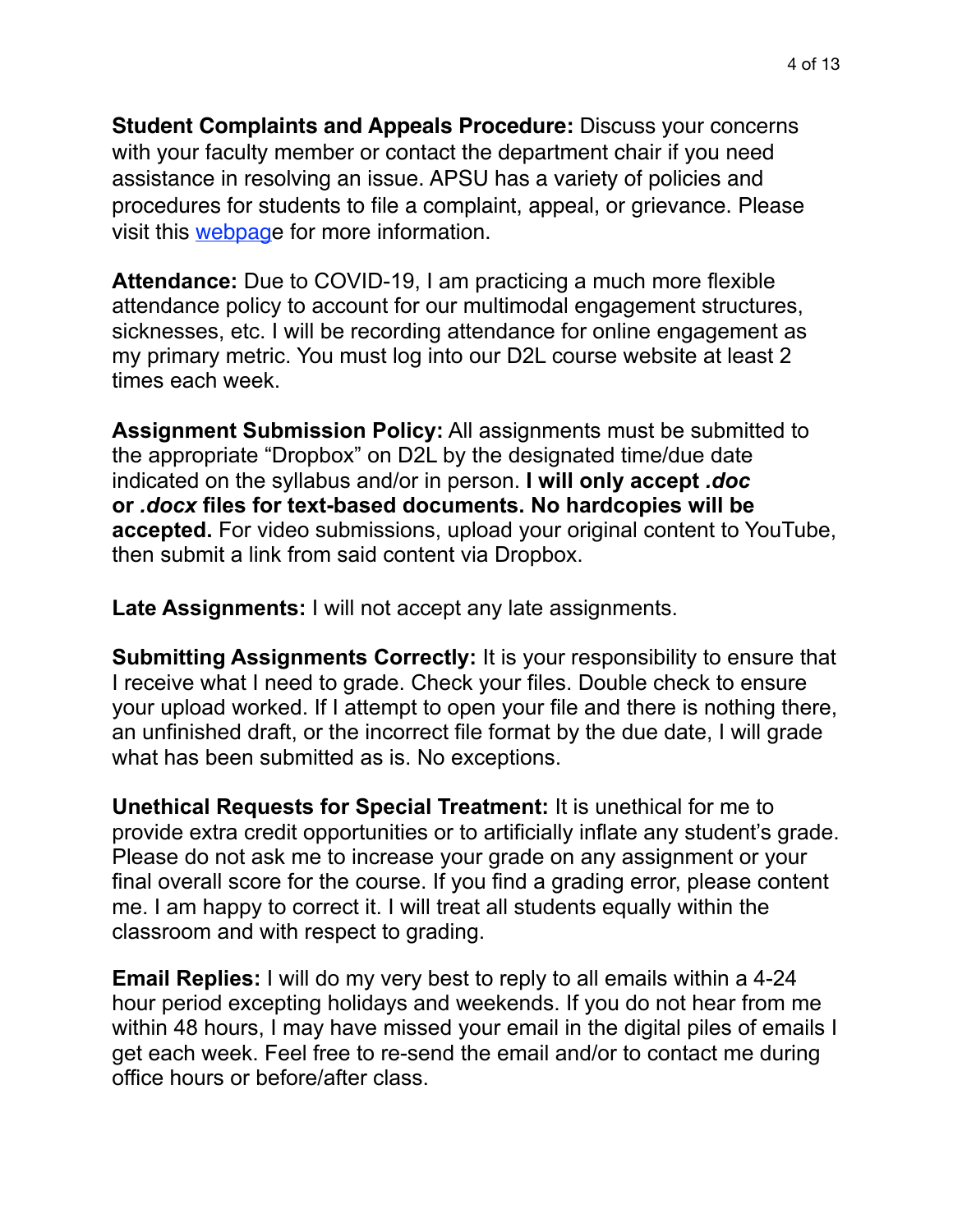**In Class Technology (cellphones, in other words):** You should not be on your phone in class unless we are specifically using them for an in-class activity. Otherwise, no phones. If you need to make a call or answer a text, please leave the classroom. This is especially important during in-class screenings. We will be adopting the Alamo Drafthouse no talking policy. You talk during a screening, you get a warning. Next time, I will ask you to leave.

**Office Hours:** Office hours will be virtual this semester. Just send me an email to schedule your appointment and/or send me a text at 678-346-1228.

**Grading Turnaround:** I will try my best to always return graded materials with extensive feedback within one week. There are times where assignments may be longer/more involved. Accordingly, my response time my be slower.

**Exceptions:** As with any policies, I am willing to make exceptions under certain extenuating circumstances. If you have any conflicts with the schedule or policies outlined here, please contact me and let me know as soon as possible.

# **COVID-19 STATEMENT & GUIDELINES**

Austin Peay State University is concerned for the health and well-being of the entire community. The nature of COVID-19 is such that each of our individual actions affects not only our personal well-being but also those of every other person with whom we interact or share a space. Given the possibility of changes to CDC guidelines or those of local or state officials, students and faculty alike will need to be adaptable and flexible as events may occur that necessitate a change in the course schedule or mode of delivery. To minimize the disruption that might occur if a student falls ill or is unable to attend classes for some other legitimate reason, class materials must be made available electronically to students unless the nature of the coursework makes this impossible.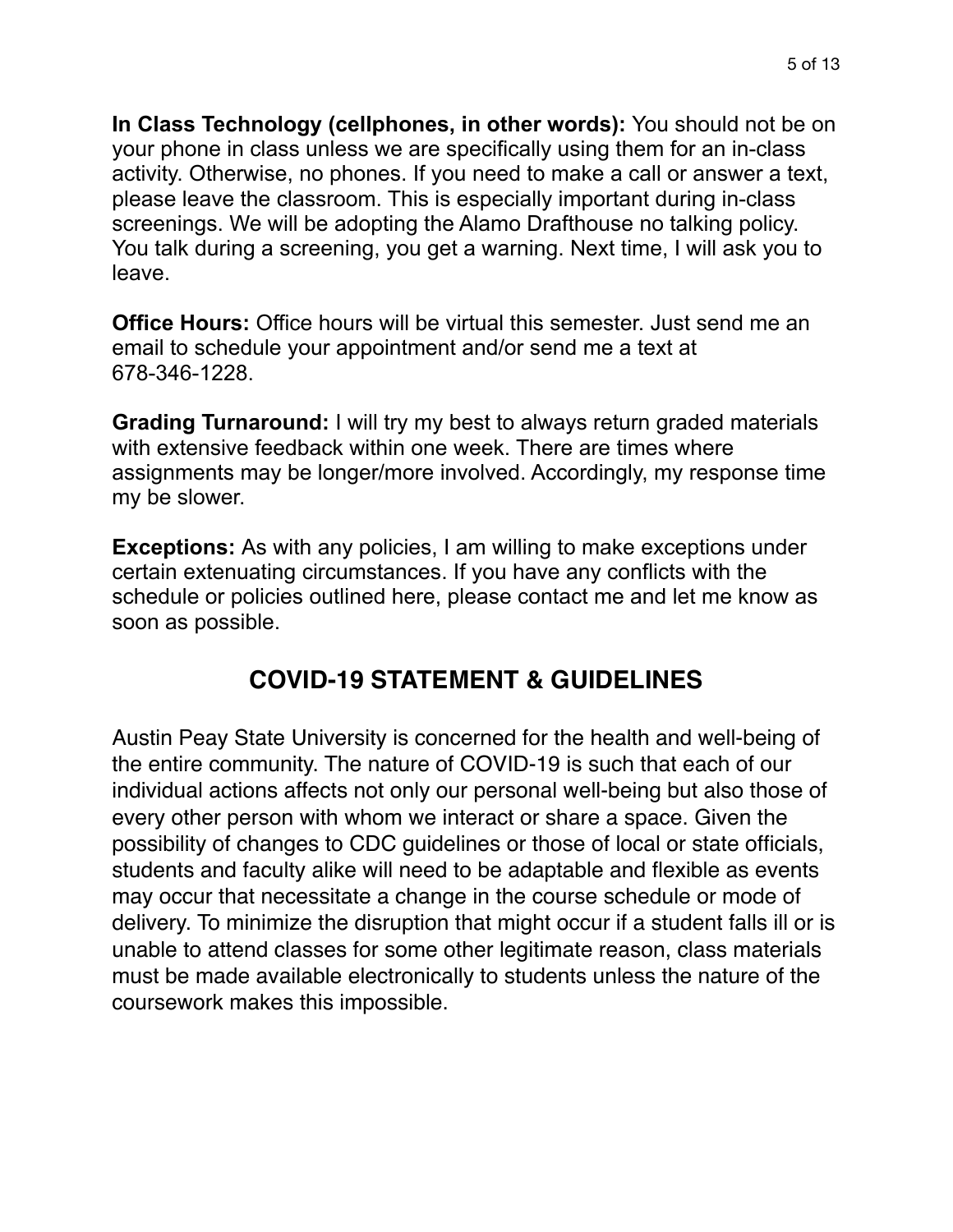To enhance the health and safety of the APSU community, it is expected that every member of this course acknowledges the following university guidelines:

#### **Masks and face coverings:**

All students are expected to wear masks or face coverings and maintain physical distancing in all university buildings. Both are necessary classroom requirements that will help keep our community safe.

1.All students and instructors must arrive to class wearing a mask or face covering over their mouth and nose. If a student does not have a mask or face covering, the student must pick up a disposable mask (available throughout campus – in classrooms and in administrative academic department offices) before joining the class session.

1.If a student habitually arrives to class without wearing a mask or face covering, the student may be advised that they can only attend an online section of the course, if such an option is available, for the remainder of the semester. If the course is not available online, the student will be informed that the in-person course is the only option and they will be given one more opportunity to return to class and wear a mask or face covering. The instructor will file a report with the Dean of Students in the Office of Student Affairs. The student may face sanctions up to and including the student being administratively withdrawn from the course and not receive a refund of tuition or fees.

2.If a student refuses to put on a mask or face covering in a class, after being instructed to do so, the instructor will request that the student leave the class. The instructor will file a report with the Dean of Students in the Office of Student Affairs. The student will face sanctions up to and including the student being administratively withdrawn from the course and not receive a refund of tuition or fees. If a student refuses to leave the classroom upon request from an instructor, campus police will be called to escort the student from the classroom. In this case, the student will again be referred to the Dean of Students in the Office of Student Affairs. If this situation occurs, the faculty member may take a break or dismiss the class for that day at their discretion. (Questions regarding Failure to Comply Code of Student Conduct violations should be directed to the Dean of Students, 931-221-7323).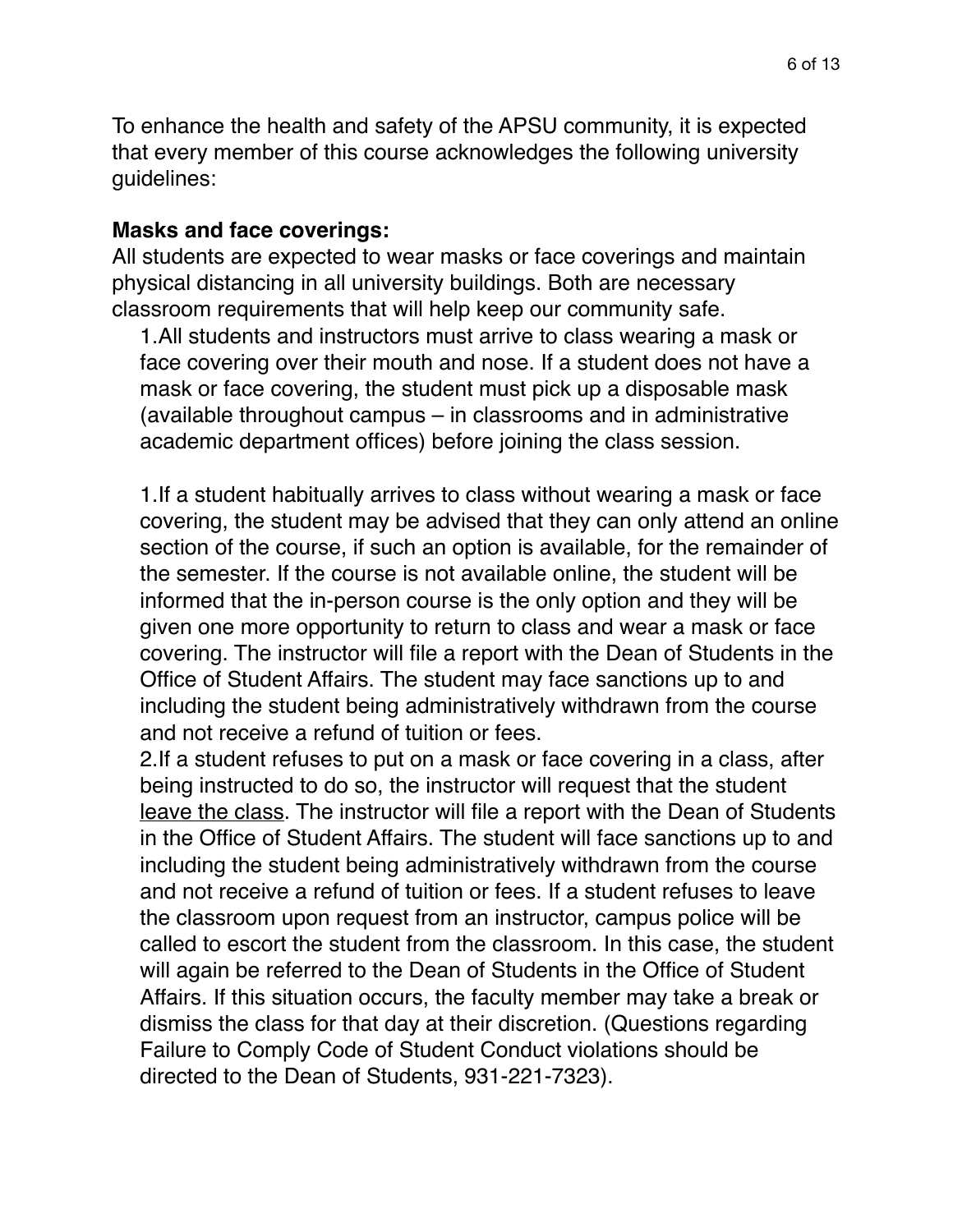1.If a student has a medical condition that inhibits the student's ability to wear a mask or face covering, the student must contact Disability Services to receive an accommodation (931-221-6230). If a student seeks an exception to the mask requirement, the faculty member and advisor should work with the student to seek an online section of the course. If an online section is not available, or the student does not wish to enroll in the online course, the faculty member will provide instruction to the student remotely, using available lecture capture and other appropriate technology.

### **Student Absences:**

Students unable to attend class due to COVID-19 policy or another serious illness, will:

1.Notify their instructor and follow campus guidelines regarding a safe return to campus;

2.Not be penalized for class absences assuming they make up missed assignments in a timely fashion, in consultation with (and at the discretion of) the instructor; and

3.Be provided reasonable accommodations to access all course materials and will be given the opportunity to complete missed assignments online as is practicable.

## **Student Illness:**

If a student tests positive for COVID-19 or is experiencing any COVID-19 symptoms (fever or chills, shortness of breath or difficulty breathing, cough, muscle pain, sore throat, headache, fatigue, new loss of taste or smell, congestion or runny notes, nausea or vomiting, diarrhea), remain at home, please complete the COVID 19 reporting form ([https://cm.maxient.com/](https://cm.maxient.com/reportingform.php?AustinPeayStateUniv&layout_id=19) reportingform.php?AustinPeayStateUniv&layout id=19), and seek medical assistance or COVID-19 testing if instructed to do so. Students may reach out to Boyd Health Services for guidance. The student should not return to class (or campus activities) until the student has been released by Boyd Health Services. Boyd Health Services will provide guidance during the quarantine/isolation period and a representative from the Office of the Dean of Students will contact the student to provide additional information.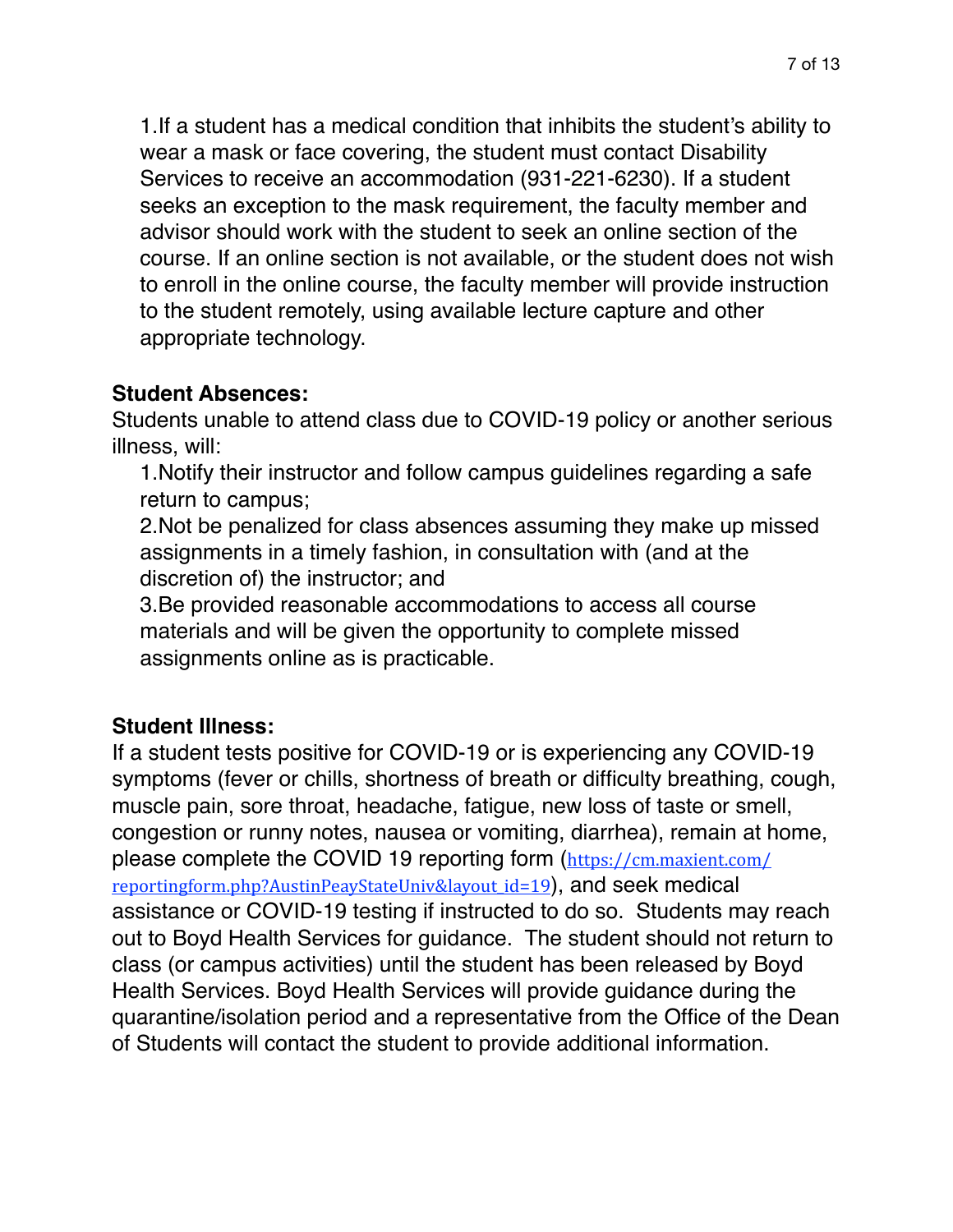## **Assignment Value Breakdown**

| <b>ASSIGNMENT</b>                                      | <b>POINT VALUE</b> | <b>DUE DATE</b>  |
|--------------------------------------------------------|--------------------|------------------|
| <b>SEQUENCE INVENTORY/ANALYSIS</b>                     | 100                | Sept 13          |
| <b>FILM SEQUENCE #1</b>                                | 100                | Oct 4            |
| <b>FILM SEQUENCE #2</b>                                | 100                | Oct 18           |
| <b>FILM REVIEW</b><br>(PAPER OR VIDEO ESSAY)           | 100                | Nov <sub>8</sub> |
| <b>AUTEUR PROFILE</b><br>(PAPER OR VIDEO ESSAY)        | 100                | Dec 4            |
| <b>WEEKLY SCREENING RESPONSES</b><br>(10 X 10PTS EACH) | 100                | Sundays          |
|                                                        |                    |                  |
| <b>TOTAL POINTS POSSIBLE</b>                           | 600                |                  |

# **Numerical Grade to Letter Grade**

| <b>LETTER GRADE</b> | <b>POINT RANGE</b> |
|---------------------|--------------------|
| A                   | $540 - 600$        |
| в                   | 480 - 539          |
| C                   | $420 - 479$        |
| D                   | $360 - 419$        |
| F                   | $0 - 359$          |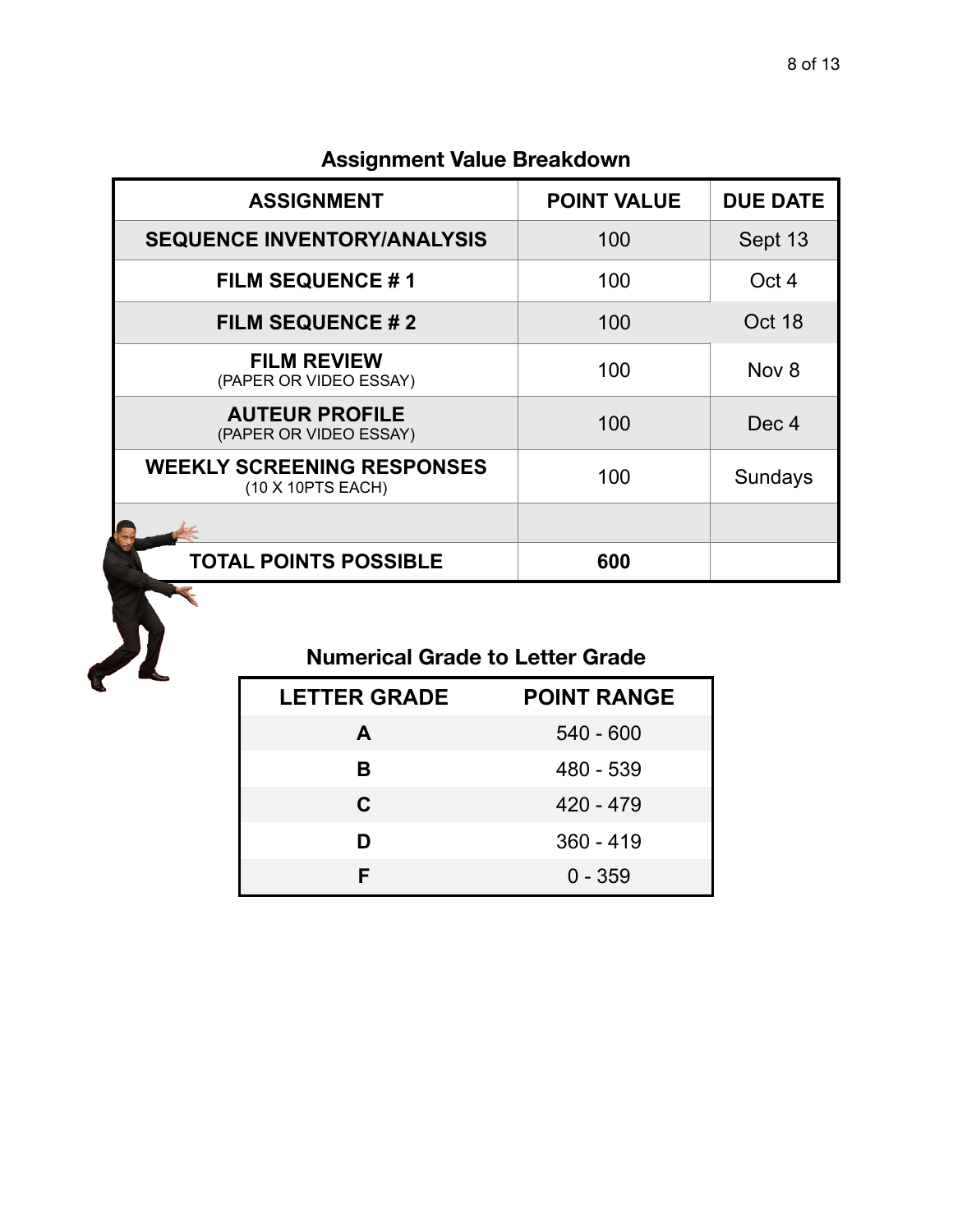**Film Terms Glossary:<https://www.filmsite.org/filmterms.html>**

## **Course Calendar**  $\mathcal{L}_\text{max}$  and  $\mathcal{L}_\text{max}$  and  $\mathcal{L}_\text{max}$  and  $\mathcal{L}_\text{max}$  and  $\mathcal{L}_\text{max}$  and  $\mathcal{L}_\text{max}$

### **Week 1: Getting Started** [Aug 24 - 30]

- (M) Aug 24 No Physical Meeting **Read**: Review Syllabus and Course Website **Watch:** Video Lecture # 1: Course Introduction **Screening:** *Pan's Labyrinth* (2006)
- (W) Aug 26 No Physical Meeting **Read:** "[A Very Short History of Cinema](https://www.scienceandmediamuseum.org.uk/objects-and-stories/very-short-history-of-cinema)" **Skim: ["Coronavirus Movie Delays](https://www.cnet.com/news/coronavirus-movie-delays-2020-and-2021-blockbusters-new-release-dates/)..." Explore:** [Cinematography @ UK Science Museum Group Collection](https://collection.sciencemuseumgroup.org.uk/search/categories/cinematography) **Watch:** Video Lecture # 2: Early Film, Mass Culture, and Popular Entertainment
- (F) Aug 28 Virtual Discussion @ 9-10AM: *Pan's Labyrinth + Q/A +* Troubleshooting

 $\mathcal{L}_\text{max} = \mathcal{L}_\text{max} = \mathcal{L}_\text{max} = \mathcal{L}_\text{max} = \mathcal{L}_\text{max} = \mathcal{L}_\text{max} = \mathcal{L}_\text{max} = \mathcal{L}_\text{max} = \mathcal{L}_\text{max} = \mathcal{L}_\text{max} = \mathcal{L}_\text{max} = \mathcal{L}_\text{max} = \mathcal{L}_\text{max} = \mathcal{L}_\text{max} = \mathcal{L}_\text{max} = \mathcal{L}_\text{max} = \mathcal{L}_\text{max} = \mathcal{L}_\text{max} = \mathcal{$ 

 $\mathcal{L}_\text{max}$  and  $\mathcal{L}_\text{max}$  and  $\mathcal{L}_\text{max}$  and  $\mathcal{L}_\text{max}$  and  $\mathcal{L}_\text{max}$  and  $\mathcal{L}_\text{max}$ 

(SU) Aug 30 — **Assignment Due Date Due:** Reading Response for *Pan's Labyrinth* due @ 11:59PM

#### **Week 2: Genre and Form** [Aug 31 - Sept 6]

- (M) Aug 31 — **In-Class Screening:** *Get Out* [55 min] **Skim:** "*[A Guide to Basic Film Genres](https://www.premiumbeat.com/blog/guide-to-basic-film-genres/)*" **Watch:** Video Lecture # 3: Sequence Analysis Assignment Walkthrough
- (W) Sept 2 — **In-Class Screening:** *Get Out* [49 min]  **Read:** Daniel Chandler, "An Introduction to Genre Theory."
- (F) Sept 4 **Discussion + Assignment Walkthrough**
- (SU) Sept 6 **Assignment Due Date Due:** Reading Response for *Get Out* due @ 11:59PM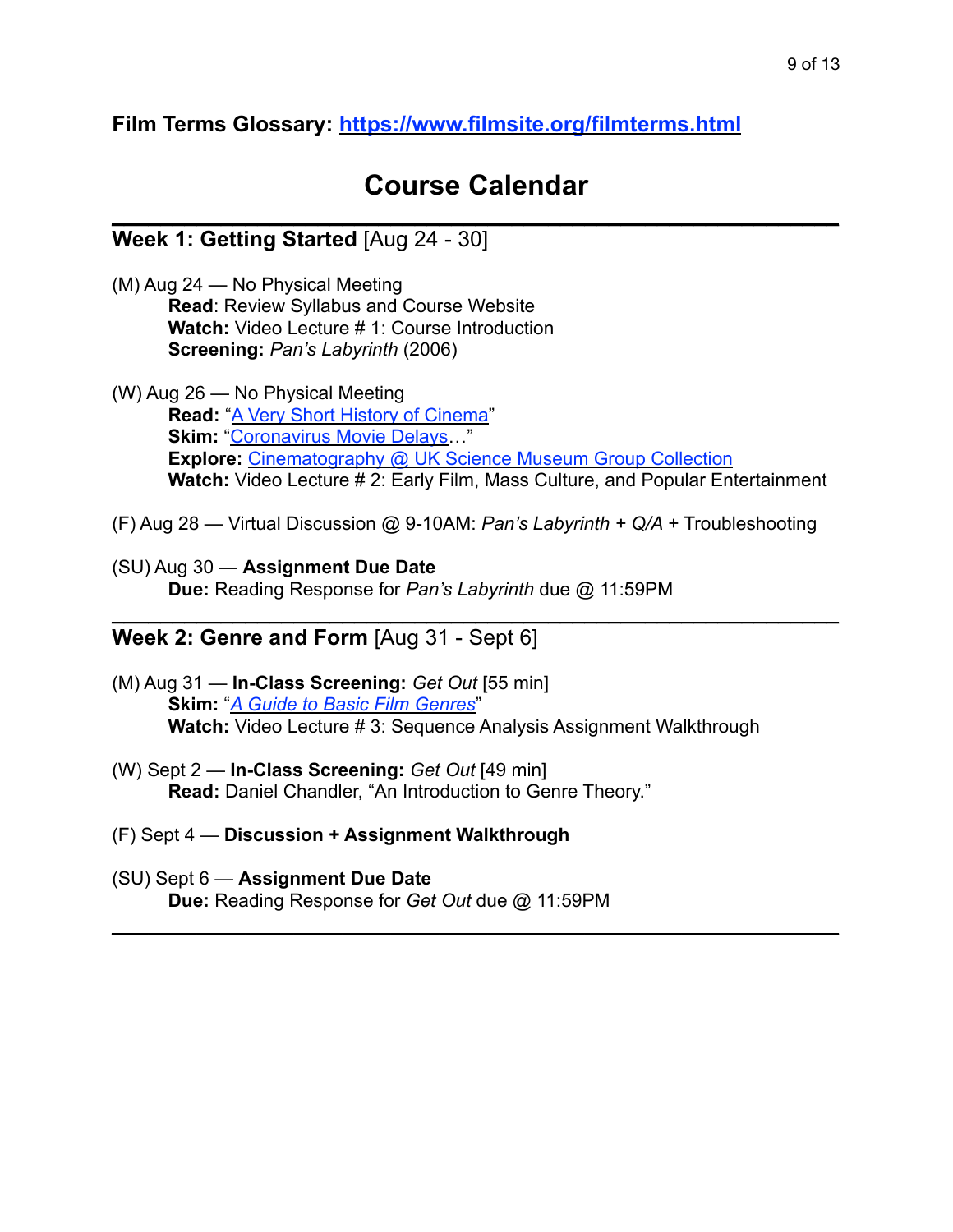### **Week 3: From Screen to Page** [Sept 8 - 13]

- (M) Sept 8 LABOR DAY! NO CLASS!!!
- (W) Sept 10 — **In-Class Screening:** *Eternal Sunshine… Spotless* [55 min] **Read:** Charlie Kaufman, "Eternal Sunshine of the Spotless Mind Screenplay."

 $\mathcal{L}_\text{max} = \mathcal{L}_\text{max} = \mathcal{L}_\text{max} = \mathcal{L}_\text{max} = \mathcal{L}_\text{max} = \mathcal{L}_\text{max} = \mathcal{L}_\text{max} = \mathcal{L}_\text{max} = \mathcal{L}_\text{max} = \mathcal{L}_\text{max} = \mathcal{L}_\text{max} = \mathcal{L}_\text{max} = \mathcal{L}_\text{max} = \mathcal{L}_\text{max} = \mathcal{L}_\text{max} = \mathcal{L}_\text{max} = \mathcal{L}_\text{max} = \mathcal{L}_\text{max} = \mathcal{$ 

 $\mathcal{L}_\text{max}$  and  $\mathcal{L}_\text{max}$  and  $\mathcal{L}_\text{max}$  and  $\mathcal{L}_\text{max}$  and  $\mathcal{L}_\text{max}$  and  $\mathcal{L}_\text{max}$ 

 $\mathcal{L}_\text{max}$  and  $\mathcal{L}_\text{max}$  and  $\mathcal{L}_\text{max}$  and  $\mathcal{L}_\text{max}$  and  $\mathcal{L}_\text{max}$  and  $\mathcal{L}_\text{max}$ 

- (F) Sept 12 **In-Class Screening:** *Eternal Sunshine… Spotless* [53 min] **Read:** Linda Hutcheon, "Beginning to Theorize Adaptation."
- (SU) Sept 13 — **Assignment Due Date Due:** Sequence Analysis due @ 11:59PM **Due:** Reading Response for *Eternal Sunshine* due @ 11:59PM

#### **Week 4: Aesthetics and Ideology** [Sept 14 - 20]

- (M) Sept 14 **In-Class Screening:** *Jojo Rabbit* [55 min] **Read:** "Film and Ideology."
- (W) Sept 16 — **In-Class Screening:** *Jojo Rabbit* [53 min] **Watch:** "[Dir. Taika Waititi Breaks Down A Scene from Jojo Rabbit](https://youtu.be/3y3FRGCG7o8)*"*
- (F) Sept 18 **Discussion and Creative Projects Q/A and Brainstorm Watch:** Video Lecture # 4: Creative Project Assignment Walkthrough
- (SU) Sept 20 **Assignment Due Date Due:** Reading Response for *Jojo Rabbit* due @ 11:59PM

#### **Week 5: The Edit** [Sept 21 - 27]

- (M) Sept 21 **In-Class Screening:** *Arrival* [55 min] **Skim: "Editing: Pudovkin's Five Editing Techniques." Watch:** "[Cuts and Transitions 101"](https://youtu.be/OAH0MoAv2CI) (11:40) **Watch:** "*[Alfred Hitchcock on 3 Theories of Film Editing](https://youtu.be/MJQE7Kv-9JU)*" (7:38) **Watch**: "*[The 7 Laws of Film Editing](https://youtu.be/i9mGSDluh9g)*" (11:41).
- (W) Sept 23 **In-Class Screening:** *Arrival* [52 min] **Watch:** "[Top 10 Most Effective Editing Moments of All Time"](https://youtu.be/bQtkbQkURCI) (7:30) **Watch:** "[Bohemian Rhapsody's Terrible Editing](https://youtu.be/4dn8Fd0TYek)" (13:10) **Recommended:** ["How Star Wars Was Saved in the Edit"](https://youtu.be/GFMyMxMYDNk) (18:24)
- (F) Sept 25 **Discussion**
- (SU) Sept 27 **Assignment Due Date Due:** Reading Response for *Arrival* due @ 11:59PM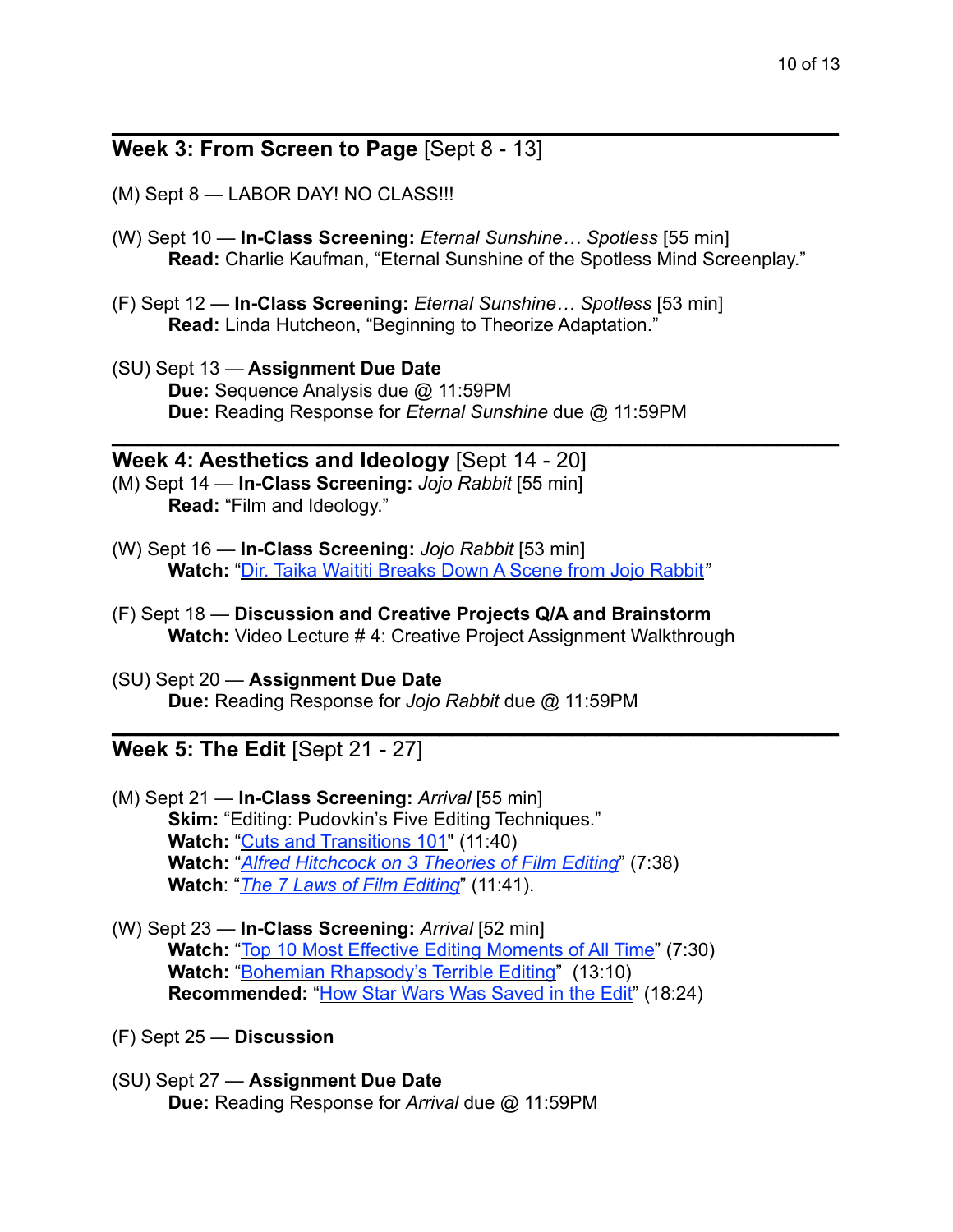### **Week 6: Cinematography** [Sept 28 - Oct 4]

(M) Sept 28 — **In-Class Screening:** *Children of Men*[55 min] **Read:** "Cinematography: The Creative Use of Reality."

 $\mathcal{L}_\text{max}$  and  $\mathcal{L}_\text{max}$  and  $\mathcal{L}_\text{max}$  and  $\mathcal{L}_\text{max}$  and  $\mathcal{L}_\text{max}$  and  $\mathcal{L}_\text{max}$ 

 $\mathcal{L}_\text{max}$  and  $\mathcal{L}_\text{max}$  and  $\mathcal{L}_\text{max}$  and  $\mathcal{L}_\text{max}$  and  $\mathcal{L}_\text{max}$  and  $\mathcal{L}_\text{max}$ 

- (W) Sept 30 **In-Class Screening:** *Children of Men* [55 min] **Watch:** [Full Cinematographers Roundtable](https://youtu.be/m6fzZWP6XgE)
- (F) Oct 2 — **Discussion Watch:** ["Two Axis Dolly and Children of Men"](https://youtu.be/GJprbCuWdHo) **Skim:** ["Focalisation Realism and Narrative Asymmetry…](http://sensesofcinema.com/2014/feature-articles/focalization-realism-and-narrative-asymmetry-in-alfonso-cuarons-children-of-men/)"
- (SU) Oct 4 **Assignment Due Date Due:** Creative Video Project # 1 due @ 11:59PM **Due:** Reading Response for *Children of Men* due @ 11:59PM

**Week 7: Style** [Oct 5 - 11]

- (M) Oct 5 **In-Class Screening:** *The Royal Tenenbaums* [55 min] **Read:** "Mise en Scène"
- (W) Oct 7 **In-Class Screening:** *The Royal Tenenbaums* [55 min] **Skim: ["Wes Anderson's Colour Palettes"](https://www.anothermag.com/art-photography/3586/wes-andersons-colour-palettes)**
- (F) Oct 9 **In-Class Screening:** *The Royal Tenenbaums* [8 min] **+ Discussion**

 $\mathcal{L}_\text{max}$  and  $\mathcal{L}_\text{max}$  and  $\mathcal{L}_\text{max}$  and  $\mathcal{L}_\text{max}$  and  $\mathcal{L}_\text{max}$  and  $\mathcal{L}_\text{max}$ 

(SU) Oct 11 — **Assignment Due Date Due:** Reading Response for *TRT* due @ 11:59PM

**Week 8: Performance** [Oct 12 - 18]

- (M) Oct 12 **In-Class Screening:** *TBD* [55 min]  **Read:** Paul McDonald, "Film Acting."
- (W) Oct 14 **In-Class Screening:** *TBD* [55 min]
- (F) Oct 16 **Discussion**
- (SU) Oct 18 **Assignment Due Date Due:** Creative Video Project # 2 due @ 11:59PM **Due:** Reading Response *No Country For Old Men* due @ 11:59PM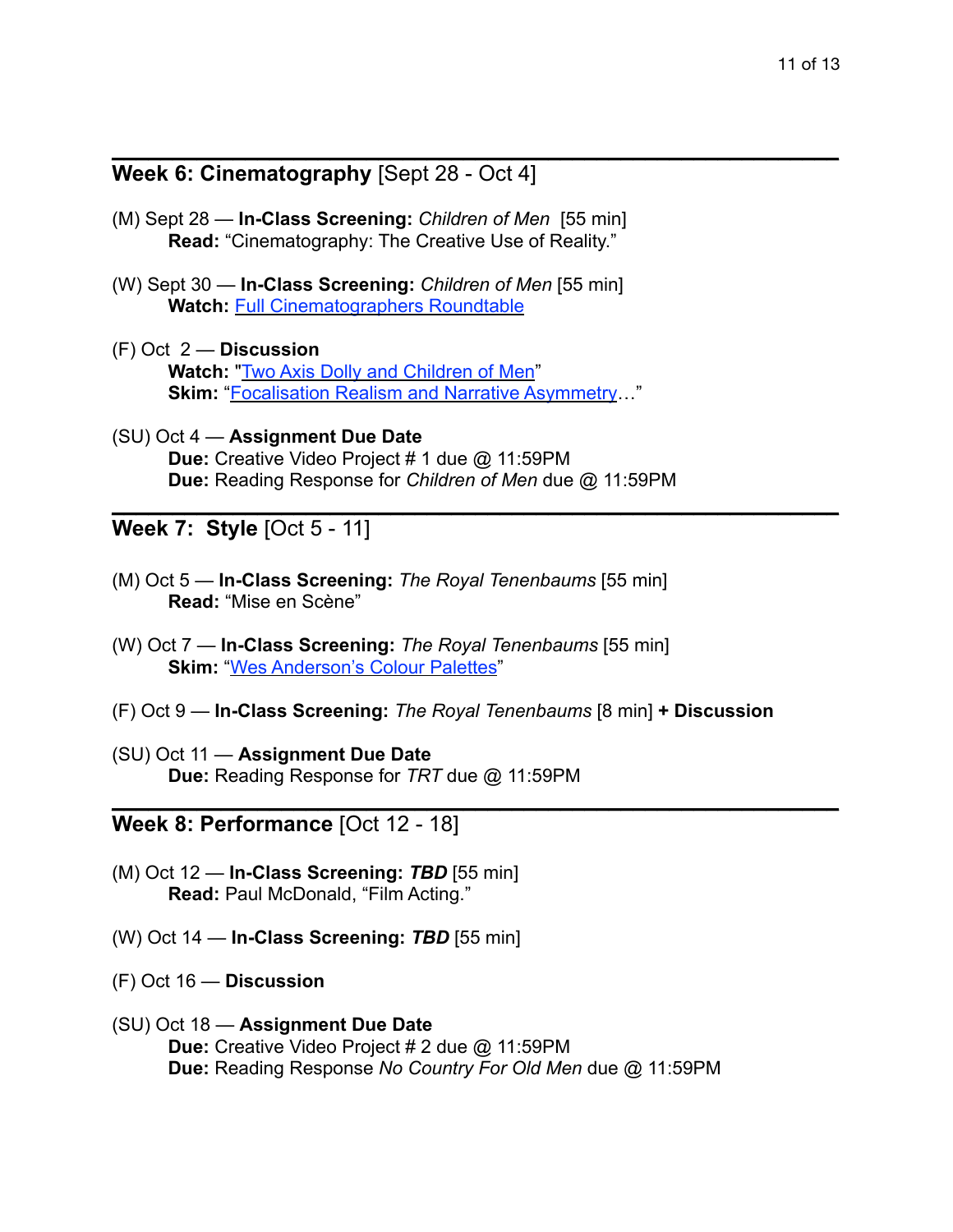### **Week 9: Auteur** [Oct 19 - 25]

(M) Oct 19 — **In-Class Screening:** *Reservoir Dogs* [55 min] **Read:** "Film Authorship"

 $\mathcal{L}_\text{max}$  and  $\mathcal{L}_\text{max}$  and  $\mathcal{L}_\text{max}$  and  $\mathcal{L}_\text{max}$  and  $\mathcal{L}_\text{max}$  and  $\mathcal{L}_\text{max}$ 

 $\mathcal{L}_\text{max}$  and  $\mathcal{L}_\text{max}$  and  $\mathcal{L}_\text{max}$  and  $\mathcal{L}_\text{max}$  and  $\mathcal{L}_\text{max}$  and  $\mathcal{L}_\text{max}$ 

 $\mathcal{L}_\text{max}$  and  $\mathcal{L}_\text{max}$  and  $\mathcal{L}_\text{max}$  and  $\mathcal{L}_\text{max}$  and  $\mathcal{L}_\text{max}$  and  $\mathcal{L}_\text{max}$ 

 $\mathcal{L}_\text{max}$  and  $\mathcal{L}_\text{max}$  and  $\mathcal{L}_\text{max}$  and  $\mathcal{L}_\text{max}$  and  $\mathcal{L}_\text{max}$  and  $\mathcal{L}_\text{max}$ 

- (W) Oct 21 **In-Class Screening:** *Reservoir Dogs* [55 min] **Skim:** ["Tarantino — Development of an Auteur"](https://missfilm.home.blog/2020/02/17/tarantino-development-of-an-auteur/)
- (F) Oct 23 **Discussion**
- (SU) Oct 25 **Assignment Due Date Due:** Reading Response for *Reservoir Dogs* due @ 11:59PM

### **Week 10: Everyday** [Oct 26 - Nov 1]

- (M) Oct 26 **In-Class Screening:** *A Single Man* [55 min] **Read:** Ben Highmoore, "Figuring the Everyday"
- (W) Oct 28 **In-Class Screening:** *A Single Man* [46 min] **Read:** Alex Doty, "Queer Theory."
- (F) Oct 30 **Discussion**
- (SU) Nov 1 **Assignment Due Date Due:** Reading Response for *A Single Man* due @ 11:59PM

### **Week 11: Reflect** [Nov 2 - 8]

- (M) Nov 2 **In-Class Screening:** *Do The Right Thing* [55 min]  **Read:** Jeva Lange, ["What Do The Right Thing Can Teach Us Now.](https://theweek.com/articles/917531/what-right-thing-teach-now)"
- (W) Nov 4— **In-Class Screening:** *Do The Right Thing* [45 min]  **Read:** W.J.T. Mitchell, "The Violence of Public Art."
- (F) Nov 6 **Discussion**
- (SU) Nov 8 **Assignment Due Date Due:** Reading Response for *Do The Right Thing* due @ 11:59PM **Due:** Film Review due @ 11:59PM